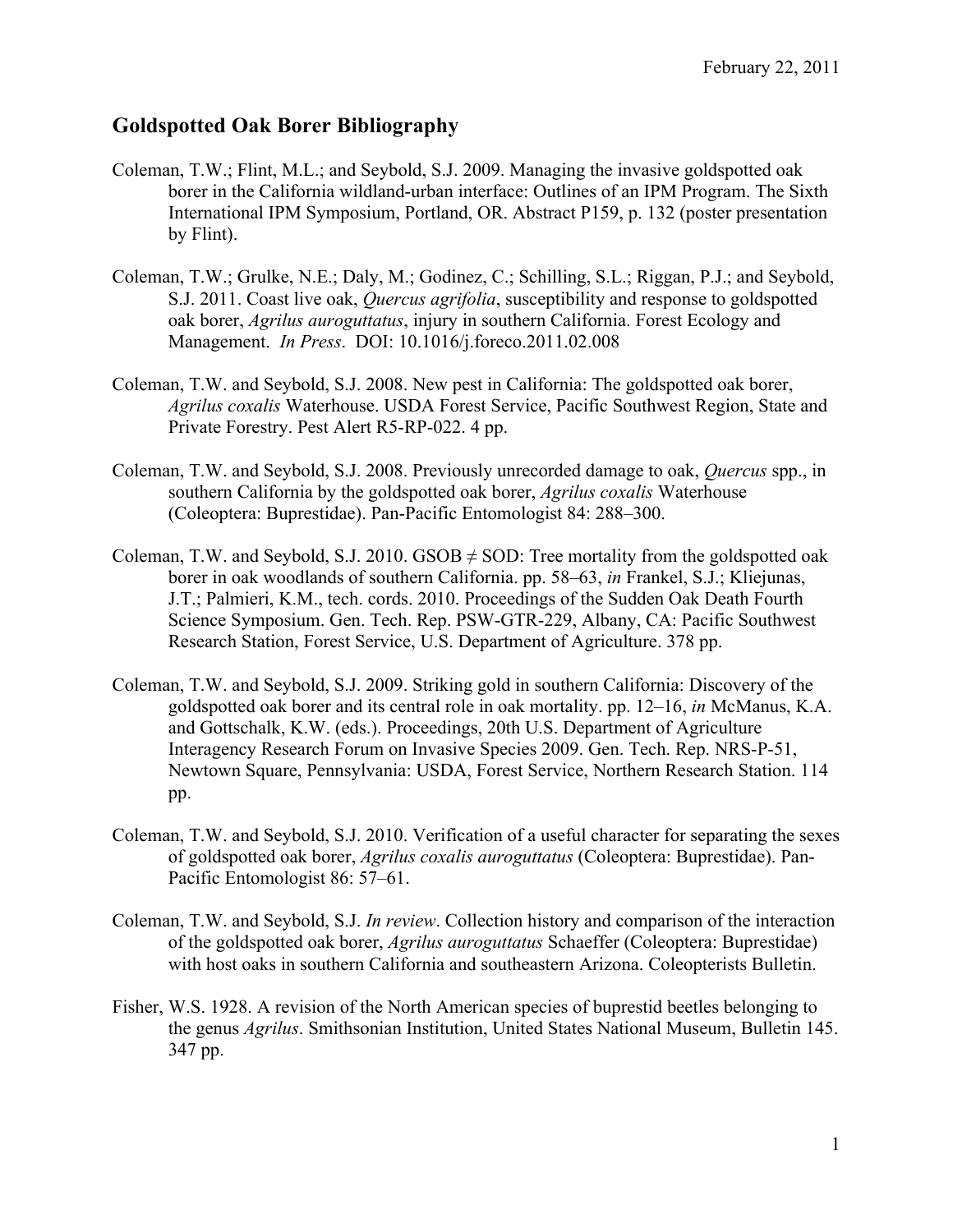- Gibson, G.A.P. 2010. *Calosota* Curtis (Hymenoptera, Chalcidoidea, Eupelmidae) review of the New World and European fauna including revision of species from the West Indies and Central and North America. ZooKeys xx: xxx–xxx. DOI: 10.3897/zookeys.@@.490.
- Hespenheide, H.A. 1979. Nomenclature notes on the Agrilinae (Buprestidae). IV. Coleopterists Bulletin 33: 105–120.
- Hespenheide, H.A. and Bellamy, C.L. 2009. New species, taxonomic notes, and records for *Agrilus* Curtis (Coleoptera: Buprestidae) of México and the United States. Zootaxa 2084: 50–68.
- Hishinuma, S.; Coleman, T.W.; Flint, M.L.; and Seybold, S.J. 2011. Goldspotted oak borer field identification guide. University of California Agriculture and Natural Resources Statewide Integrated Pest Management Program, January 13, 2011. 6 pp. Available online at http://www.ipm.ucdavis.edu/PDF/MISC/GSOB\_field-identification-guide.pdf.
- Schaeffer, C. 1905. Some additional new genera and species of Coleoptera found within the limit of the United States. Museum of the Brooklyn Institute of Arts and Sciences, Science Bulletin 1(7): 141–179.
- Seybold, S.J. and Coleman, T.W. 2010. The goldspotted oak borer: An overview of a research program for "California's emerald ash borer." pp. 123―127, *in* K. A. McManus and K. W. Gottschalk (eds.). Proceedings, 21st U.S. Department of Agriculture Interagency Research Forum on Invasive Species 2010. Gen. Tech. Rep. NRS-P-75, Newtown Square, Pennsylvania: USDA, Forest Service, Northern Research Station. 156 pp.
- Seybold, S.J. and Coleman, T.W. 2010b. Goldspotted oak borer: A surprising primary mortality agent on oaks in southern California, p. 374, *in* J.A. Parrotta and M.A. Carr (eds.). Forests for the Future: Sustaining Society and the Environment. XXIII IUFRO World Congress; August 23-28, 2010, Seoul, Republic of Korea. The International Forestry Review 12(5): 374. 508 pp. Commonwealth Forestry Association. www.cfainternational.org. (Abstract).
- Seybold, S.J.; Coleman, T.W.; and Flint, M.L. 2010. Burn it, chip it, or tarp it, but just don't move it: Managing oak firewood infested with the goldspotted oak borer, *Agrilus coxalis auroguttatus*. pp. 365–369, *in* Frankel, S.J.; Kliejunas, J.T.; Palmieri, K.M., tech. cords. 2010. Proceedings of the Sudden Oak Death Fourth Science Symposium. Gen. Tech. Rep. PSW-GTR-229, Albany, CA: Pacific Southwest Research Station, Forest Service, U.S. Department of Agriculture. 378 pp.
- Seybold, S.J. and Downing, M. 2009. What risk do invasive bark beetles and woodborers pose to forests of the western U.S.?: A case study of the Mediterranean pine engraver, *Orthotomicus erosus*. pp. 111-134, *in* Hayes, J.L. and Lundquist, J.E. (compilers). The Western Bark Beetle Research Group: A Unique Collaboration with Forest Health Protection." Proceedings of a Symposium at the 2007 Society of American Foresters Conference, October 23–28, 2007, Portland, Oregon. USDA Forest Service Gen. Tech. Rep., GTR–PNW–784. 134 pp.